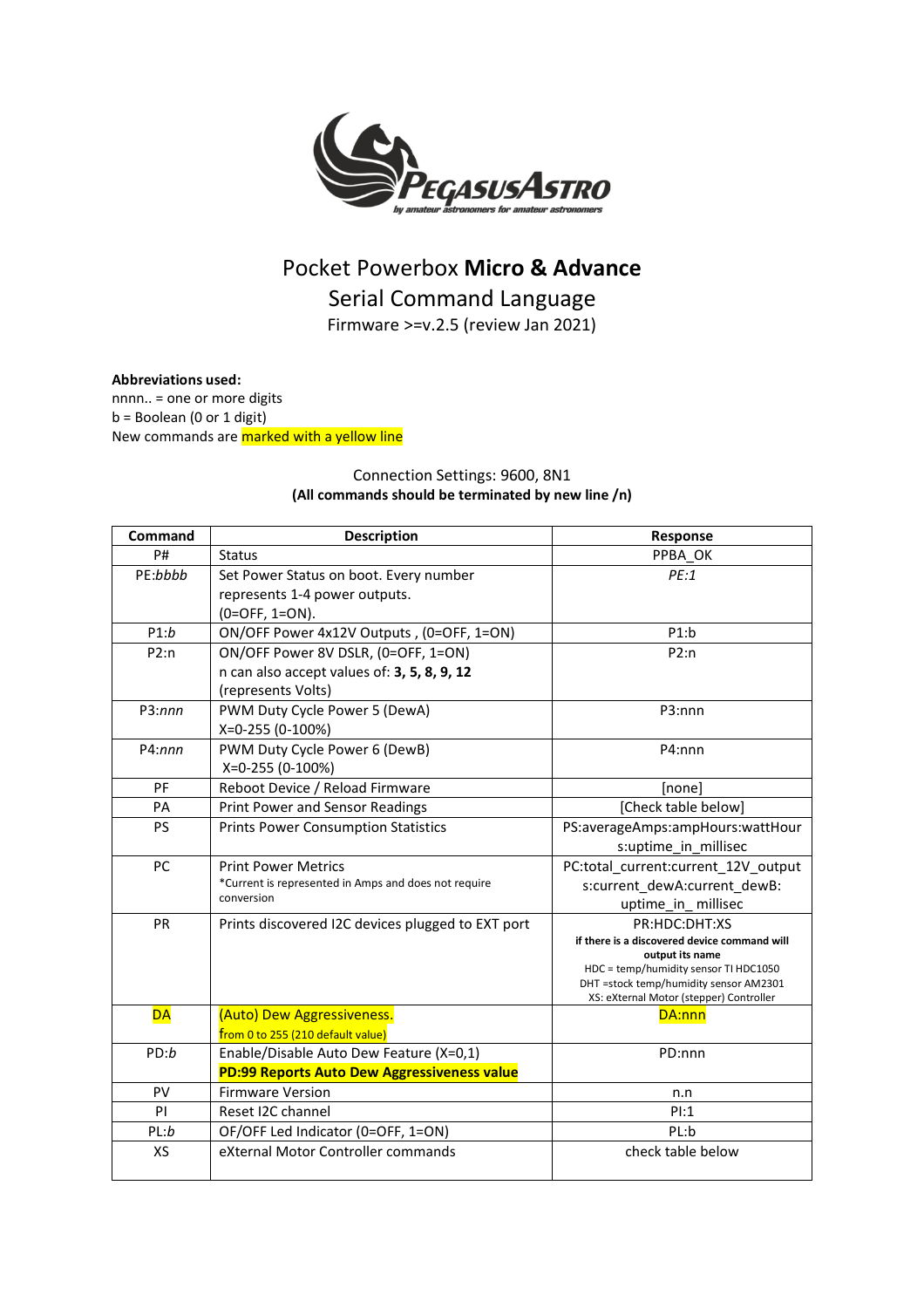Transmit: PA Receive: PPBA:12.2:0.5.22.2:45:17.2:1:1:120:130:1:0:1

#### Meaning:

PPBA:voltage:current\_of\_12V\_outputs\_:temp:humidity:dewpoint:quadport\_status:adj\_out put status:dew1 power:dew2 power:autodew bool:pwr\_warn:pwradj

| <b>PPBA</b>       | <b>Device Name</b>                                     |  |
|-------------------|--------------------------------------------------------|--|
| voltage           | Input Voltage in Volts (decimal) e.g 12.2              |  |
| current           | Quad 12V output sens current 0-1024 (need to           |  |
|                   | convert to Amps by dividing by 65                      |  |
|                   | *for compatibility issues with PPB.                    |  |
|                   | Better use output from PS command                      |  |
| temp              | Temp in Celsius Degrees (decimal) e.g 23.2             |  |
| humidity          | Relative Humidity in % (integer) e.g 59                |  |
| dewpoint          | Dewpoint in Celsius Degrees (decimal) e.g 14.7         |  |
| quadport status   | Boolean 0 or 1 (1 means port is ON, 0 means port is    |  |
|                   | OFF)                                                   |  |
| adj output status | Adjustable Output. Boolean 0 or 1 (1 means port is     |  |
|                   | ON, 0 means port is OFF)                               |  |
| dew1 power        | Power of Dew1 channel - duty cycle 0-255               |  |
| dew2_power        | Power of Dew2 channel - duty cycle 0-255               |  |
| autodew bool      | Boolean for autodew function (controls power of        |  |
|                   | both Dew channels): 0 is OFF, 1 is ON                  |  |
| pwr warn          | Boolean. 1 means power alert (short wire detection     |  |
|                   | / output overload). This is a generic flag for any 12V |  |
|                   | and DewA, DewB power outputs.                          |  |
| pwradj            | Adjustable Output: Selected voltage in EEPROM          |  |
|                   | (3,5,8,9,12)                                           |  |

## eXternal Motor Controller (XMC) Command Set (through powerbox)

Below command language should be given from the USB serial (9600/8N1) of the Powerbox. The I2C command language is not described here.

#### **XS:[command number]#value**

| <b>Command</b> | <b>Description</b>                             | Response                   |
|----------------|------------------------------------------------|----------------------------|
| XS.            | <b>Status</b>                                  | 200 response = discovered  |
|                |                                                | 000 response = non present |
|                |                                                | E.g XS:200:0               |
| XS:1           | Motor is running (1) or is idle (0)            | XS:1#b                     |
| XS:2           | Motor current position (long value)            | $XS:2\#nn$                 |
| XS:3#nn        | Move to position (long value)                  | XS:3#nn                    |
| XS:4#nn.       | Goto +steps from current position (long value) | $XS:4\#nn$                 |
| XS:5#nn        | Set a new motor position (long value)          | XS:5#nn                    |